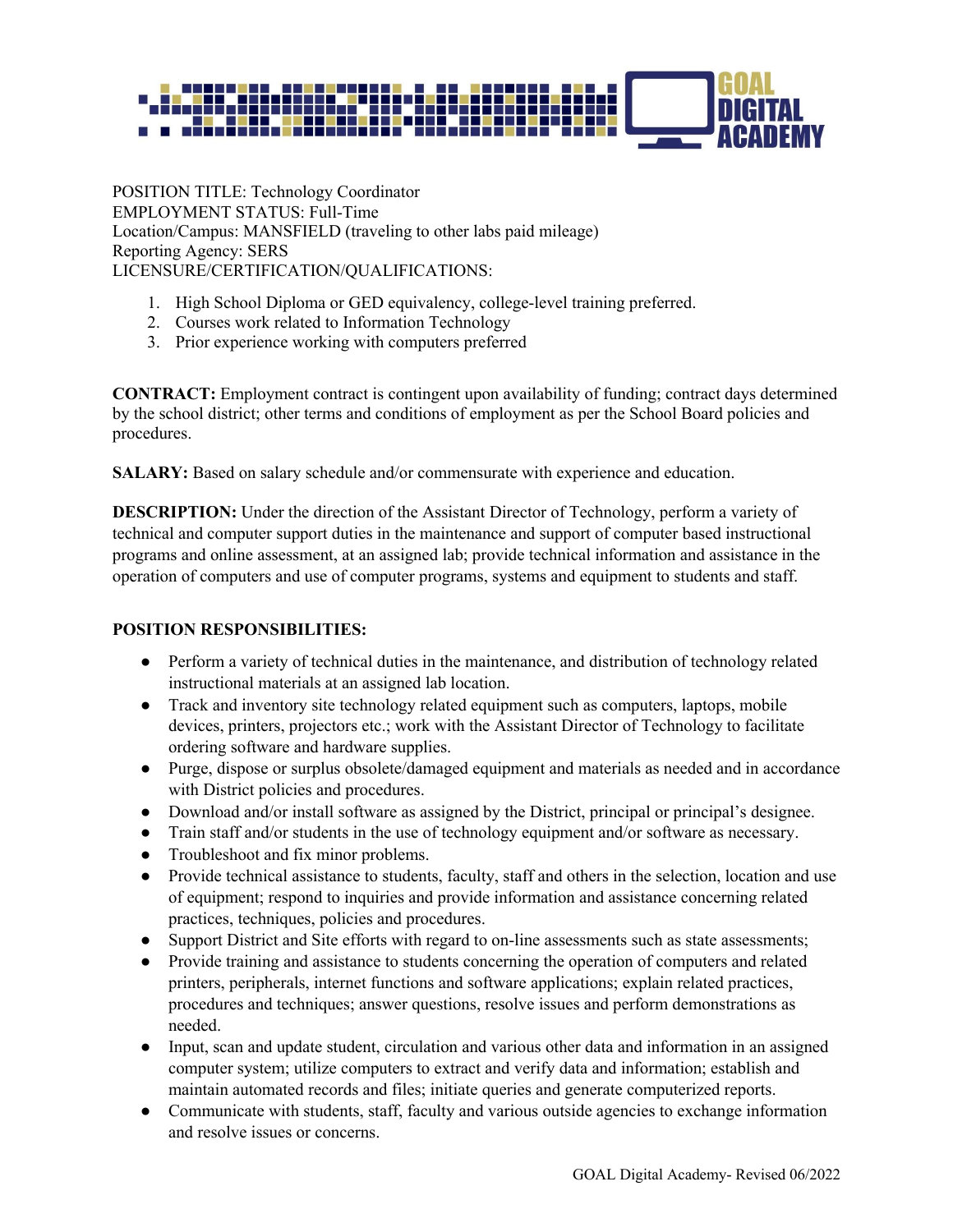

- Operate a variety of office equipment including but not limited to a copier, fax machine, computer, document camera, projector, printer, scanner, and any other peripheral and assigned software; troubleshoot and resolve basic computer/technology issues; prepare and update backup computer data files as required.
- Monitor and maintain acceptable student technology use in the computer lab if one is at the site.
- Support student use of computers in a lab or at home.
- Coordinate and facilitate student support of technology with programs such as Canvas.
- Attend mandatory trainings as required by the position
- Attend six face to face staff meetings at Mansfield lab and graduation.
- Online state mandated trainings for accreditation, ie Public Schoolworks, Child Abuse, Gifted, etc.
- Serve as a mentor for an assigned group of students. Mentors are expected to make weekly contact in an effort to build and maintain relationships with students and their families. Weekly contact should include grades, attendance, important school events and support needed for academic success.
- Perform related duties as assigned.

#### **Metrics for success:**

- Completion within set timelines for tech improvements or updates
- Time taken for inputting students
- Time taken for new employee onboarding
- Internal staff satisfaction survey results (survey comes from Diane)
- PD day evaluation
- Logistics and withdraw hardware collection rate

# **SKILLS, ABILITIES AND KNOWLEDGE:**

- Filing, indexing and inventory procedures;
- Record-keeping and report preparation techniques;
- Reading levels, appropriate reference materials and systems and basic curriculum standards related to all school-age students;
- Correct English usage, grammar, spelling, punctuation and vocabulary;
- Oral and written communication skills;
- Interpersonal skills using tact, patience and courtesy;
- Operation of computers, peripherals and assigned software;
- Modern office practices, procedures and equipment;
- Provide technical information and assistance to students and teachers concerning GOAL identified programs;
- Maintain a clean and safe environment;
- Respond to requests for technical help through Helpdesk;
- Maintain files and records;
- Type or input data at an acceptable rate of speed;
- Work independently with little direction;
- Complete work with many interruptions;
- Establish and maintain cooperative and effective working relationships with others;
- Troubleshoot and communicate technology issues to appropriate labs and leadership;
- Problem solve and resolve technology issues with support if necessary;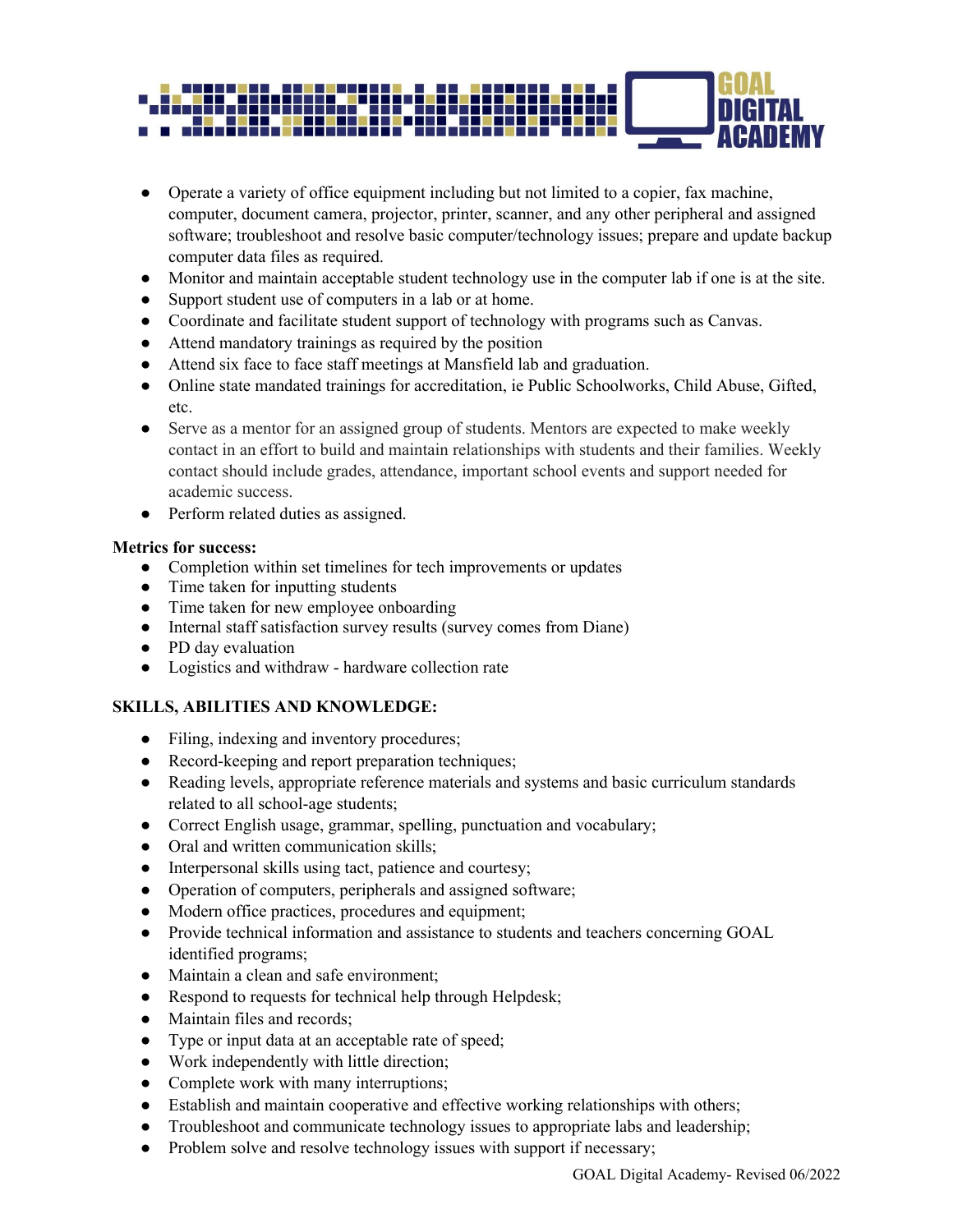

- Model appropriate behavior around and interact appropriately with children;
- Maintain regular attendance.

# **PHYSICAL DEMANDS & WORK ENVIRONMENT**:

The physical demands described are representative of those that must be met by an employee to successfully perform the essential functions of this job. Reasonable accommodations may be made to enable individuals with disabilities to perform the essential functions.

While performing duties of this job, the employee is regularly required to sit, walk, talk, or hear, and operate a computer and other technology devices.

The employee must occasionally lift and/or move up to fifty pounds (e.g. notebooks, reports). Specific vision duties of this job include close vision.

The noise level in the work environment is relatively quiet but may escalate in group or event settings. The work environment may include exposure to disease and infections.

The employee may be required to deal with students with behavioral risks.

This position may require attendance at meetings outside of regular work hours (e.g. early morning, after school).

This position involves stress as a result of the responsibility to ensure that laws, regulations and procedural rules are followed, the responsibility of dealing with individual student concerns and maintaining student discipline, and the demands of maintaining effective communication with other staff members, students and parents.

## **ADDITIONAL REQUIREMENTS:**

The employee shall remain free of any alcohol or non-prescribed controlled substance in the workplace throughout his/her employment at GOAL Digital Academy.

The employee must complete a satisfactory background check.

The employee shall have a valid driver's license or available transportation.

The employee is responsible for familiarizing him/herself with the GOAL Digital Academy Handbook as well as Board Policy employee expectations.

This job description is subject to change and in no manner states or implies that these are the only duties and responsibilities to be performed by the employee.

The employee will be required to follow the instructions and perform duties required by the employee's supervisor and/or Superintendent.

This position description indicates the general nature and level of work expected of incumbent. It is not intended to be a comprehensive listing of all activities, duties and responsibilities required of incumbent. This position description is designed to illustrate the minimum requirements of the job. The performance

GOAL Digital Academy- Revised 06/2022